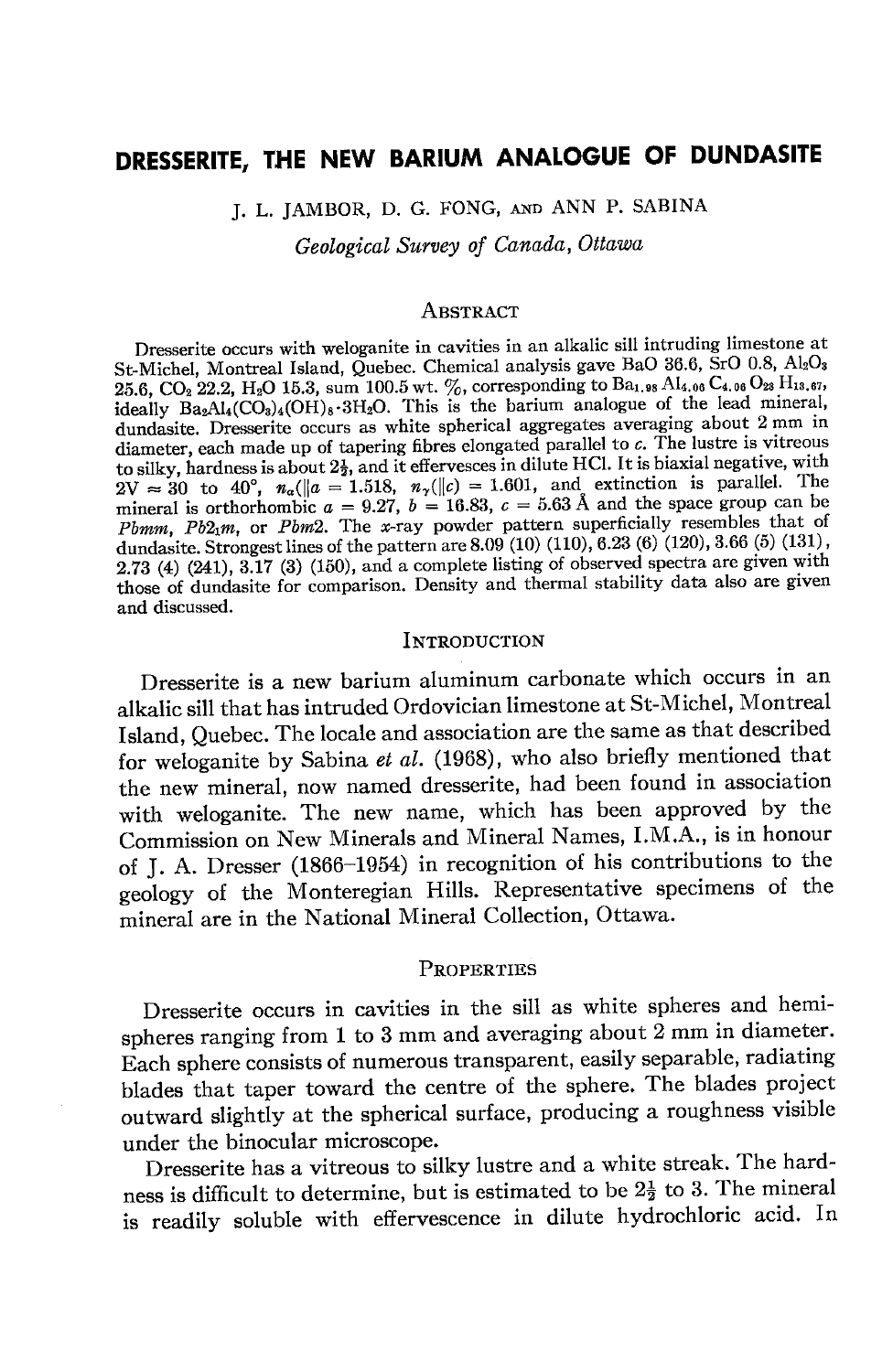immersion oil, dresserite is biaxial negative, and length slow, with  $2V \approx 30$  to 40<sup>o</sup>. The mineral has parallel extinction and  $n_{\alpha}(\parallel a) = 1.518$ ,  $n_{\gamma}(\rvert c)=1.601 \pm 0.004.$ 

# CHEMISTRY

The results of a chemical analysis of a dresserite sample hand-picked under a binocular microscope are given in Table 1. The results yield  $Ba<sub>1.98</sub>Al<sub>4.06</sub>C<sub>4.06</sub>O<sub>28</sub>H<sub>18.67</sub>$ , or  $Ba<sub>2.0</sub>Al<sub>4.1</sub>(CO<sub>8</sub>)<sub>4.1</sub>(OH)<sub>8</sub>·2.8H<sub>2</sub>O$ . The theoretical formula is therefore  $Ba<sub>2</sub>Al<sub>4</sub>(CO<sub>8</sub>)<sub>4</sub>(OH)<sub>8</sub>·3H<sub>2</sub>O$ , which is the barium analogue of dundasite. The formula of the latter mineral is given in Palache, Berman and Frondel (1951) as  $Pb_2Al_4(CO_8)_4(OH)_8.2H_2O$ , but new data by Beaumont and Guillemin (1g60) indicate that there are 3 rather than 2 molecules of water in dundasite, thus agreeing with the formula obtained for dresserite.

A DTA curve of dundasite from Dundas, Tasmania, gave a profile similar to that obtained by Beaumont and Guillemin (1960) for Sardinian material. The temperatures at which the reactions occur are not identical, but this can probably be attributed to different techniques being used. A micro-method utilizing only a few mg of powder heated at  $13^{\circ}C/min$ was used in the present study. The resulting DTA curyes for dresserite and dundasite are similar in appearance, but the principal endothermic break signalling the combined loss of all  $CO<sub>2</sub>$  and  $H<sub>2</sub>O$  is shifted from 294°C in dundasite to 384°C in dresserite. No additional reactions occur in dresserite, but in dundasite a weak exothermic peak appears at 660°C. After heating to 800°C, the fired charges were examined by x-ray diffraction methods. The product from dundasite is PbAl<sub>2</sub>O<sub>4</sub>, and from dresserite, BaAl<sub>2</sub>O<sub>4</sub>.

# X-RAY DATA

Single crystal fragments of dresserite are difficult to obtain, partly because of small grain size, and partly because the growth pattern has produced overlapping multiple crystals which are easily distorted. The weissenberg and precession photographs obtained from dresserite are of poor quality, but are adequate to show that the mineral is orthorhombic, elongated parallel to  $c$ , and flattened  $\{010\}$ . The cell dimensions are  $a = 9.27$ ,  $b = 16.8$ ,  $c = 5.63$  Å. The only systematic absence detected is 0kl with  $k = 2n$ , thus permitting Pbmm, Pb2<sub>1</sub>m, and Pbm2 as possible space groups.

The measured d-spacings and visually estimated intensities of the r-ray powder pattern of dresserite are given in Table 2. Visual examination of the powder patterns of dresserite and dundasite shows a superficial similarity among the lines with low  $d$ -spacings. Because of the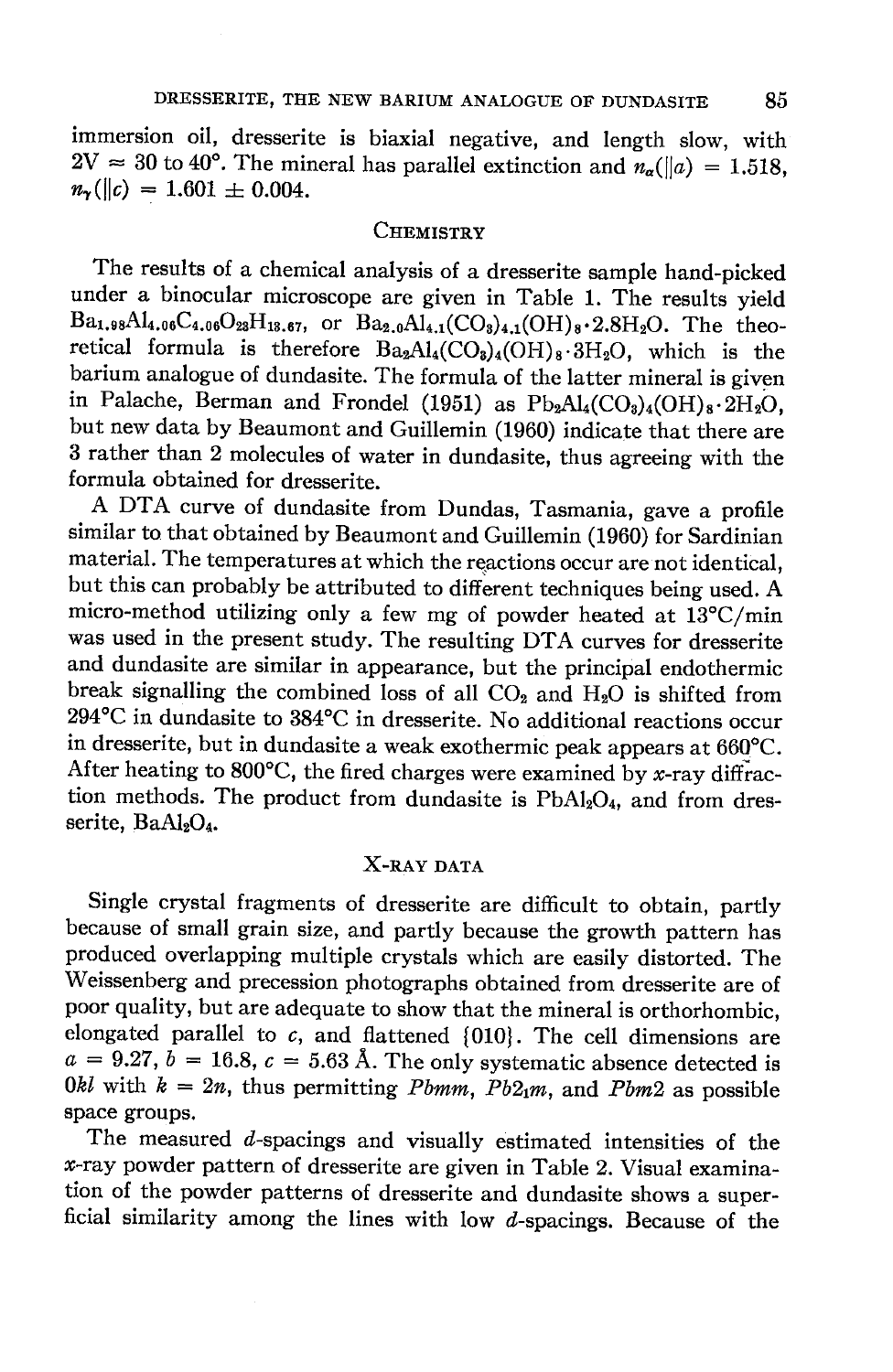|                                                                     | Wt. %                               | <b>Relative Molar Fractions</b>                |                              |  |  |
|---------------------------------------------------------------------|-------------------------------------|------------------------------------------------|------------------------------|--|--|
|                                                                     |                                     | Wt. $\%$ /M.W.                                 | Alk. Earths as Unity         |  |  |
| BaO<br>SrO<br>$\frac{\text{Al}_2\text{O}_3}{\text{CO}_2}$<br>$H_2O$ | 36.6<br>0.8<br>25.6<br>22.2<br>15.3 | 0.2375<br>0.0077<br>0.2498<br>0.5019<br>0.8444 | 1.00<br>1.02<br>2.05<br>3.45 |  |  |
|                                                                     | 100.5                               |                                                |                              |  |  |

TABLE 1. CHEMICAL ANALYSIS OF DRESSERITE\*

\*Analyst-J.-L. Bouvier.

physical character of dundasite, no single crystal fragment completely free of satellite reflections could be found. Nevertheless, several upper level precession photographs of the mineral adequately indicate that it has the same space group as dresserite, and hence a complete Ba-Pb solid solution series is possible.

#### Density

Suspension of minute fibres of dresserite in heavy liquids gave a measured density of  $2.96\pm0.02g/cc$ . For  $2[(Ba, Sr)_2Al_4(CO_3)_4(OH)_8 \cdot 3H_2O]$ and  $Ba:Sr = 30:1$ , the cell dimensions given in Table 2 yield a calculated density of 3.06. The agreement is less than satisfactory, and it is assumed that the measured value is too low because of errors related to the physical character of the material. Evidence that this is probably the case was obtained by experimentation with dundasite, which is physically similar and chemically related to dresserite.

The measured density of dundasite is reported in Palache, Berman, and Frondel (1951) to be "about 3.25". Beaumont and Guillemin (1960) obtained  $3.41 \pm 0.01$  from material from Gonnesa, Sardinia. Using the suspension method, we obtained  $3.10 \pm 0.05$  for Gonnesa dundasite, but the material (from the National Mineral Collection, Ottawa) is cotton-like and hence large errors are possible. Under the same conditions, somewhat coarser dundasite from Dundas, Tasmania, gave a density of  $3.55 \pm 0.05$ , which is the highest value reported for this mineral. However. the unit cell dimensions from the indexed pattern of dundasite in Table 2 yield a calculated density of 3.81 g/cc for  $2[Pb_2Al_4(CO_3)_4(OH)_8.3H_2O]$ . As there is no other reason for questioning the validity of the chemical formula or unit cell dimensions, and as the measured density is strongly influenced by the physical characteristics of the material, it is assumed that the measured values of both dundasite and dresserite are too low.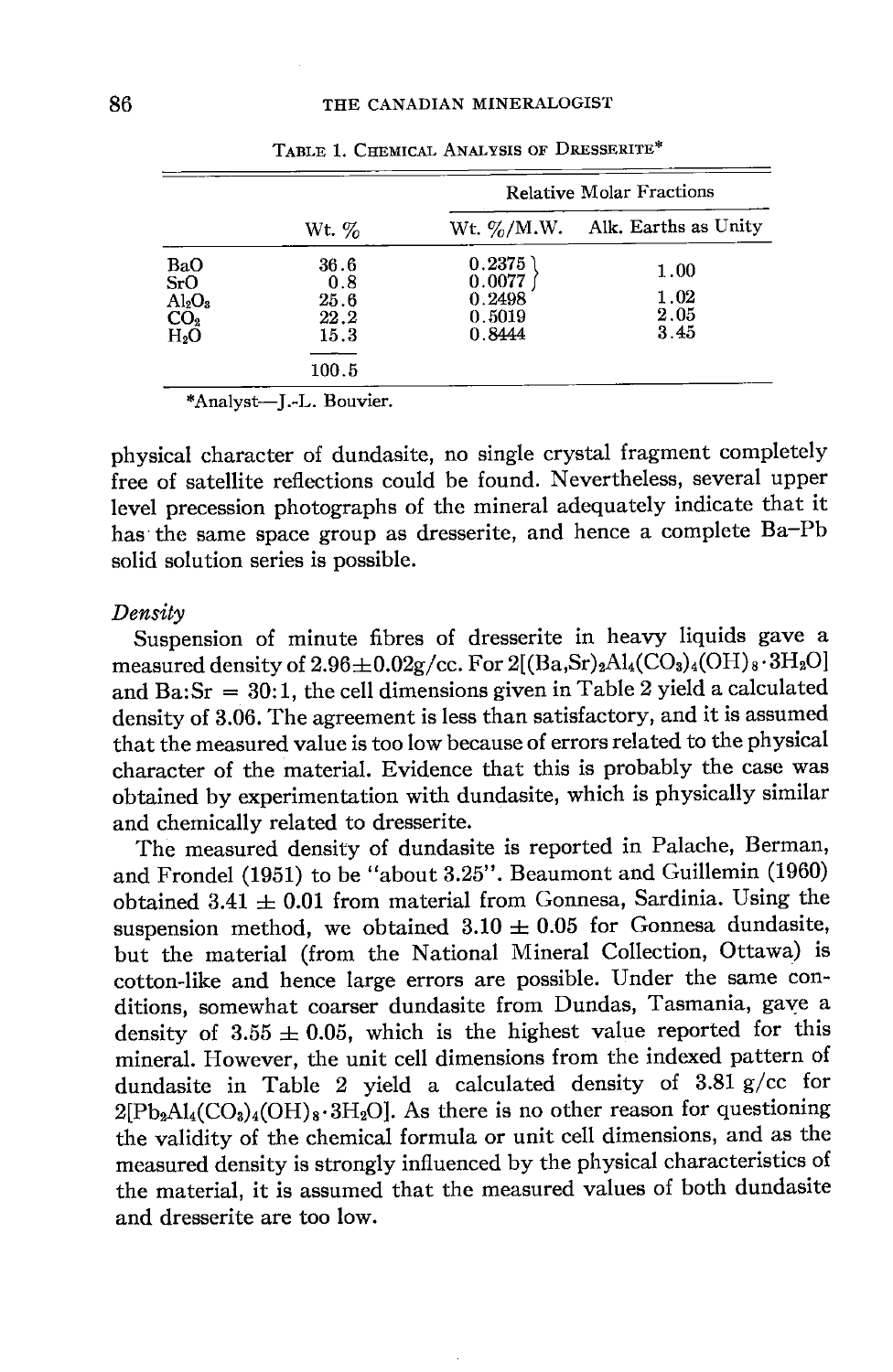|                                                                    | Dresserite <sup>1</sup>                                                                              |                                                                                                              |                                                                | Dundasite <sup>2</sup><br>(Dundas, Tasmania)                                                                                  |                                                                                            |                                                                      |
|--------------------------------------------------------------------|------------------------------------------------------------------------------------------------------|--------------------------------------------------------------------------------------------------------------|----------------------------------------------------------------|-------------------------------------------------------------------------------------------------------------------------------|--------------------------------------------------------------------------------------------|----------------------------------------------------------------------|
| hkl                                                                | $I_{est.}$                                                                                           | $d_{meas.}$ (Å)                                                                                              | $d_{calc.}$ (Å)                                                | $I_{\mathit{est.}}$                                                                                                           | $d_{meas.}$ (Å)                                                                            | $d_{calc.}$ (Å)                                                      |
| 100<br>110<br>120<br>021<br>111<br>200<br>210<br>121<br>040<br>220 | 10<br>6<br>$\frac{3}{2}$<br>2B                                                                       | 8.09<br>6.23<br>∫ 4.68<br>l 4.63<br>4.47                                                                     | 8.12<br>6.23<br>4.68<br>4.64<br>4.63<br>4.47                   | $\begin{smallmatrix} \frac{1}{2} \ 10 \end{smallmatrix}$<br>$\n\leq 35222$                                                    | 8.85<br>7.91<br>6.07<br>4.63<br>4.57<br>4.52<br>4.36<br>4.11<br>4.09                       | 9.05<br>7.92<br>6.07<br>4.63<br>4.58<br>4.53<br>4.36<br>4.12<br>4.09 |
| 140<br>131<br>230<br>211<br>041<br>221                             | 5<br>$\mathbf 1$<br>$<\frac{1}{2}$<br>2<br>2                                                         | 3.66<br>3.58<br>$\bf 3.5$<br>3.37<br>3.29                                                                    | $_{3.65}$<br>3.57<br>3.50<br>3.37<br>3.29                      | $\frac{2}{5}$                                                                                                                 | 3.96<br>3.72<br>3.60<br>3.49<br>3.30<br>3.23                                               | 3.96<br>3.73<br>3.59<br>$3.48\,$<br>3.30<br>3.23                     |
| 141<br>150<br>240<br>310<br>002<br>060<br>151                      | $\frac{3}{2}$                                                                                        | 3.17<br>3.11<br>3.02<br>2.81<br>2.76                                                                         | 3.16<br>3.12<br>3.04<br>2.82                                   | 6<br>$3422$<br>$2\frac{1}{2}5$                                                                                                | ∫ 3.09<br>ો 3.08<br>3.03<br>2.968<br>2.800<br>2.729                                        | 3.10<br>3.08<br>3.03<br>$\phantom{-}2.967$<br>2.805<br>2.725         |
| 241<br>301<br>022<br>112<br>311<br>321<br>340                      | $<\frac{1}{2}$<br>$\frac{1}{2}$<br>$\frac{1}{2}$<br>$\frac{1}{2}$<br>$\frac{1}{3}$<br>$\frac{1}{2}B$ | ∫ 2.73<br>(2.71<br>2.667<br>2.578                                                                            | 2.76<br>$\bf 2.73$<br>2.71<br>2.670<br>2.660<br>2.674<br>2.579 | $\boldsymbol{4}$<br>$\lesssim^{\frac{1}{2}}_{\frac{1}{2}}$                                                                    | 2.697<br>2.666<br>2.643<br>2.617<br>2.524                                                  | 2.697<br>2.668<br>2.644<br>2.623<br>2.527                            |
| 331<br>061<br>202<br>212<br>260<br>042<br>222<br>400               | $\lesssim^\frac{1}{2}_{\frac{1}{2}}$<br>1<br>1<br>$\frac{1}{2}B$                                     | 2.489<br>2.452<br>2.406<br>2.384<br>2.324                                                                    | 2.491<br>2.452<br>2.406<br>2.382<br>2.318                      |                                                                                                                               | 2.457<br>2.385<br>2.358<br>2.337<br>2.314<br>2.289<br>2.264                                | 2.451<br>2.384<br>2.359<br>2.334<br>2.313<br>2.289<br>2.263          |
| 142<br>350<br>232<br>140<br>261                                    | $<\frac{1}{2}$                                                                                       | 2.269                                                                                                        | 2.269<br>2.276                                                 | $\frac{2}{2}$                                                                                                                 | 2.218<br>2.182<br>2.158                                                                    | 2.217<br>2.184<br>2.181<br>2.155                                     |
| 171<br>$_{\rm 270}$                                                |                                                                                                      | 2.134<br>$\sqrt{2.108}$<br>$\mid 2.097$<br>$\boldsymbol{2.073}$<br>2.056<br>2.022<br>1.991<br>1.962<br>1.949 | 2.134                                                          | $\leq$ $\frac{1}{2}$ $\frac{1}{3}$ $\frac{1}{2}$ $\frac{1}{2}$ $\frac{1}{2}$ $\frac{1}{2}$ $\frac{1}{2}$ $\leq$ $\leq$ $\leq$ | 2.098<br>2.075<br>2.059<br>2.035<br>1.994<br>1.978<br>1.956<br>1.920<br>$1.906\,$<br>1.867 | 2.098<br>2.076                                                       |

TABLE 2. X-RAY POWDER DIFFRACTION DATA FOR DRESSERITE AND DUNDASITE:<br>CuK $\alpha$  Radiation, 114.6 mm CAMERA  $\overline{\phantom{a}}$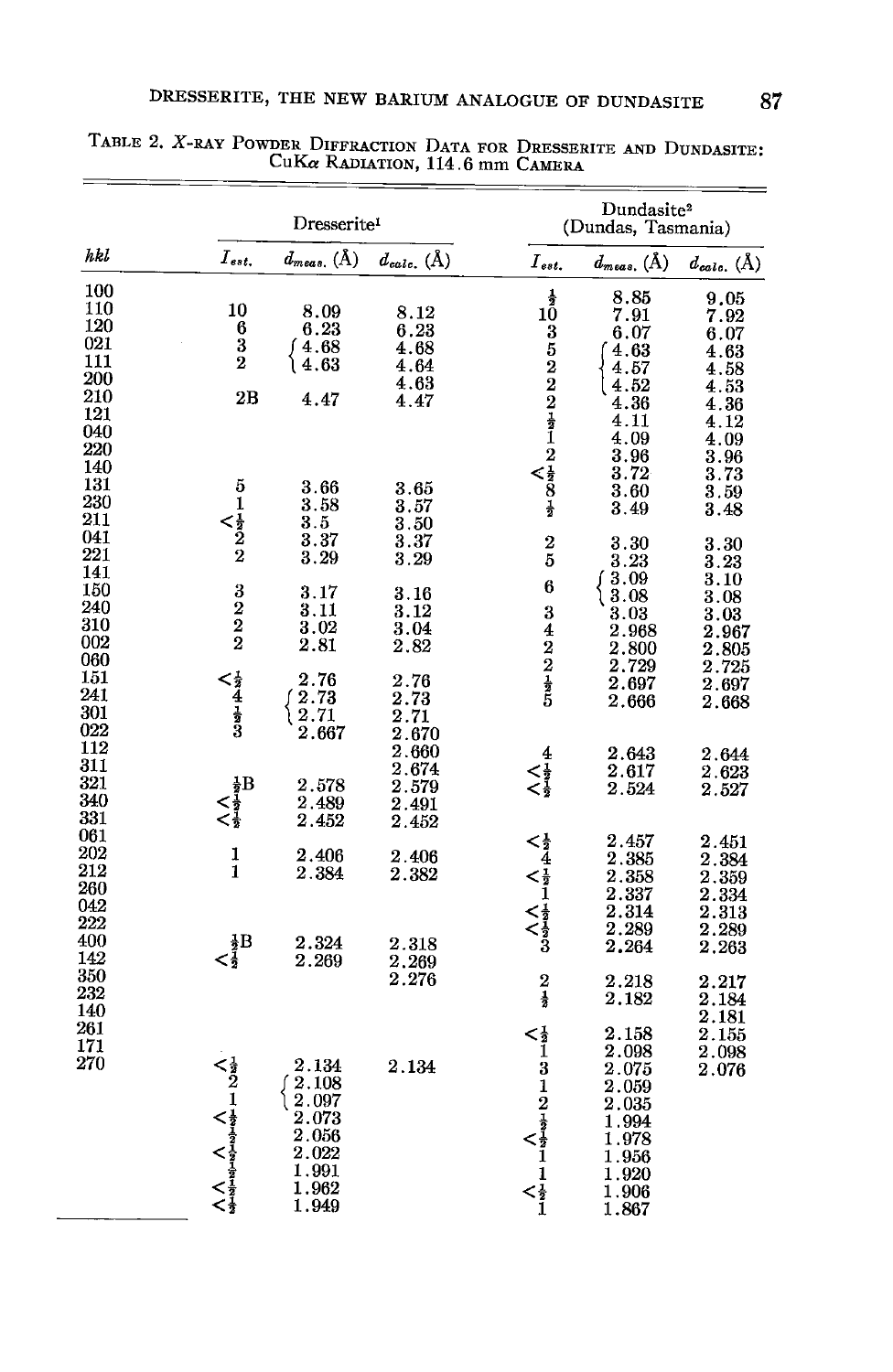|     |                          | Dresserite <sup>1</sup>                                                           |                 |                   | Dundasite <sup>2</sup><br>(Dundas, Tasmania)                                                                                                                                                                                                     |                 |  |
|-----|--------------------------|-----------------------------------------------------------------------------------|-----------------|-------------------|--------------------------------------------------------------------------------------------------------------------------------------------------------------------------------------------------------------------------------------------------|-----------------|--|
| hkl | $I_{est.}$               | $d_{meas.}$ (Å)                                                                   | $d_{calc.}$ (Å) | $I_{est.}$        | $d_{meas.}$ (Å)                                                                                                                                                                                                                                  | $d_{calc.}$ (Å) |  |
|     | <b>&lt;18181 1871818</b> | 1.912<br>1.893<br>$\begin{array}{c} 1.833 \\ 1.796 \\ 1.768 \end{array}$<br>1.748 |                 | 1<br>$\mathbf{1}$ | 1.847<br>1.820<br>1.796<br>1.770<br>1.760<br>1.741<br>1.716<br>1.700<br>1.689<br>1.676<br>1.656<br>1.641<br>$1.617$<br>$1.588$<br>$1.572$<br>$1.555$<br>$1.541$<br>1.526<br>1.516<br>1.502<br>1.484<br>1.468<br>1.450<br>1.436<br>1.420<br>1.403 |                 |  |
|     |                          |                                                                                   |                 |                   | 1.390<br>1.382<br>1.363<br>1.352<br>1.337                                                                                                                                                                                                        |                 |  |

TABLE 2. (concluded)

<sup>1</sup>Indexed with  $a = 9.27$ ,  $b = 16.83$ ,  $c = 5.63$  Å.<br><sup>2</sup>Indexed with  $a = 9.05$ ,  $b = 16.35$ ,  $c = 5.61$  Å.

## Associated minerals

Among the numerous minerals mentioned by Sabina et al. (1968) as occurring in the St-Michel sill, the most closely associated with dresserite are weloganite, plagioclase, quartz, dawsonite and a powdery hydrous aluminum oxide which gives an x-ray diffraction pattern similar to that of gibbsite. Another hydrous barium aluminum carbonate, which is not megascopically distinguishable from dresserite, was found in only one small portion of the sill. This mineral may be the barium analogue of aluminohydrocalcite,  $\text{CaAl}_{2}(\text{CO}_{3})_{2}(\text{OH})_{4} \cdot 2\text{H}_{2}\text{O}(?)$ , but the writers have so far been unable to obtain a specimen of the latter for comparative purposes.